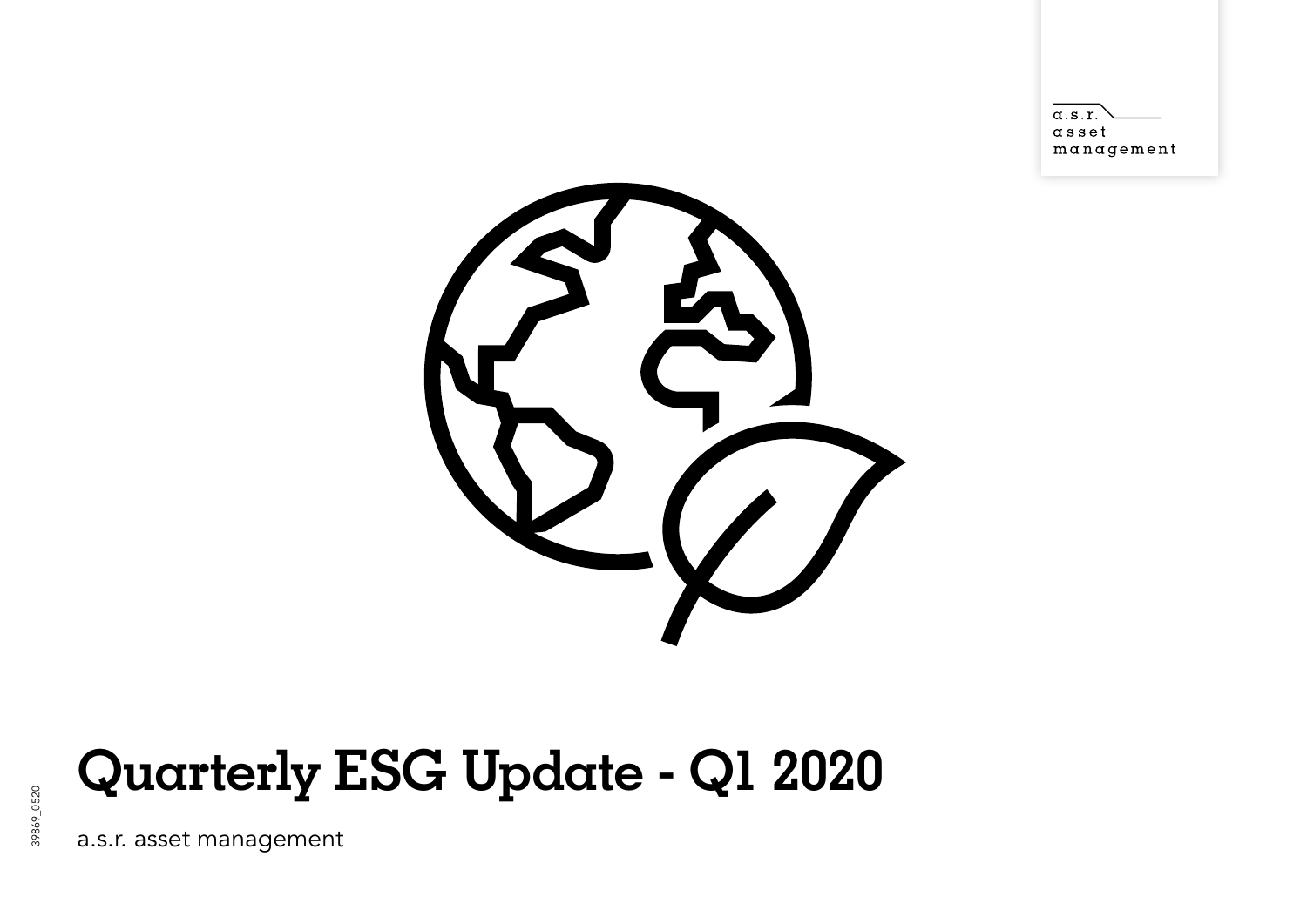# **Positive**

The worldwide impact of Covid-19 in the first quarter of this decade has become the new reality. The disruption of the global economy caused central banks and governments to provide financial support. We are restricted to work from home, social distancing and #staysafe. Scientists and political leaders are guiding us through these difficult times, where we're balancing between hope and fear. Being positive has received a cruel connotation these days. But it's impressive to see how people and businesses adapt, demonstrating their creativity and supporting the community. And also the a.s.r. sustainable investment policy has added value for our clients in different ways during this unprecedented period. So we have a number of positive news items in this quarterly related to the current crisis to share with you. #staypositive

Want to learn more about a.s.r.'s sustainable investing? Visit our [website.](https://www.asrnl.com/about-asr/sustainable-business?_ga=2.129441999.2108019036.1548231298-696801481.1535444204)

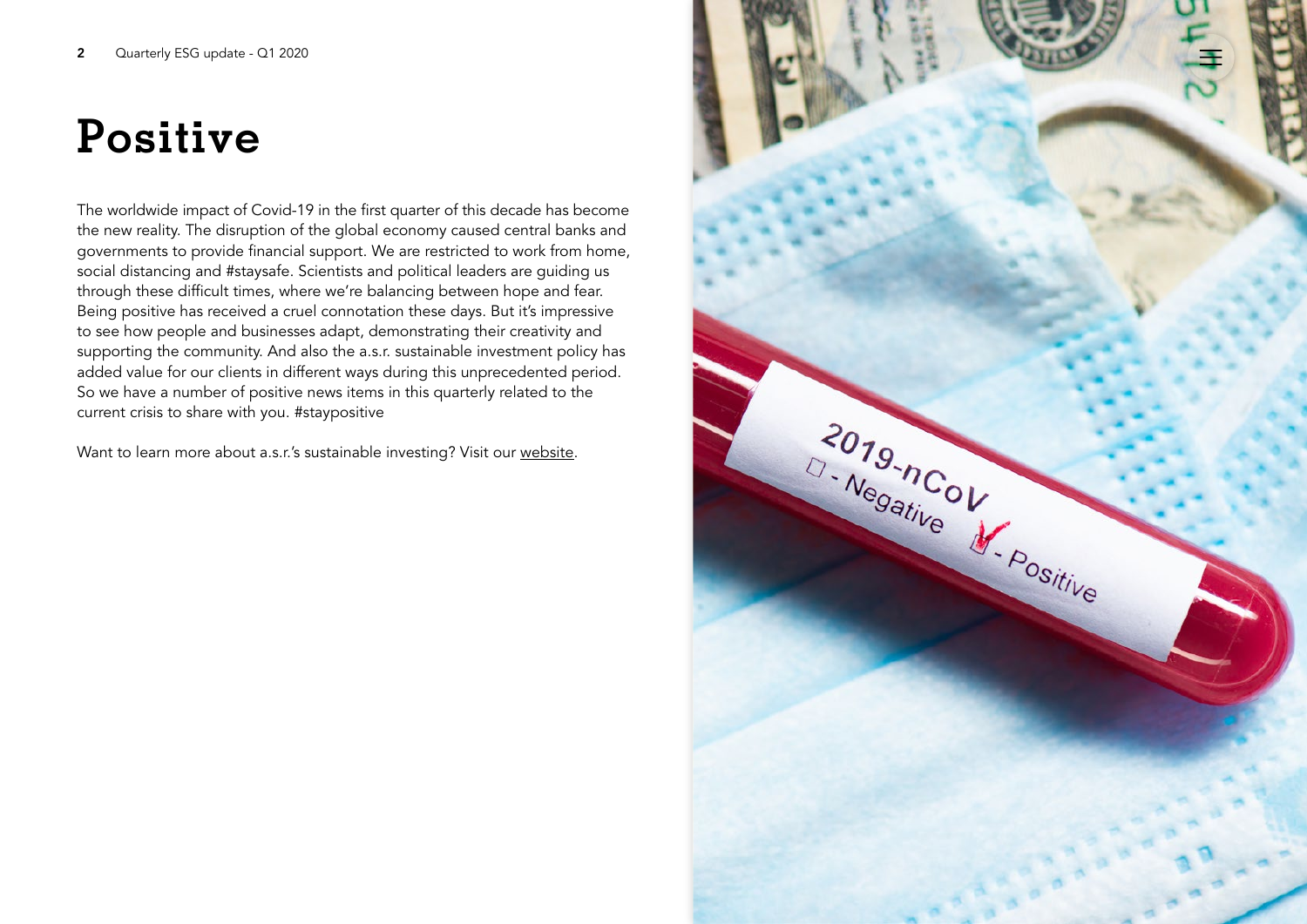## **In this update**



 $\equiv$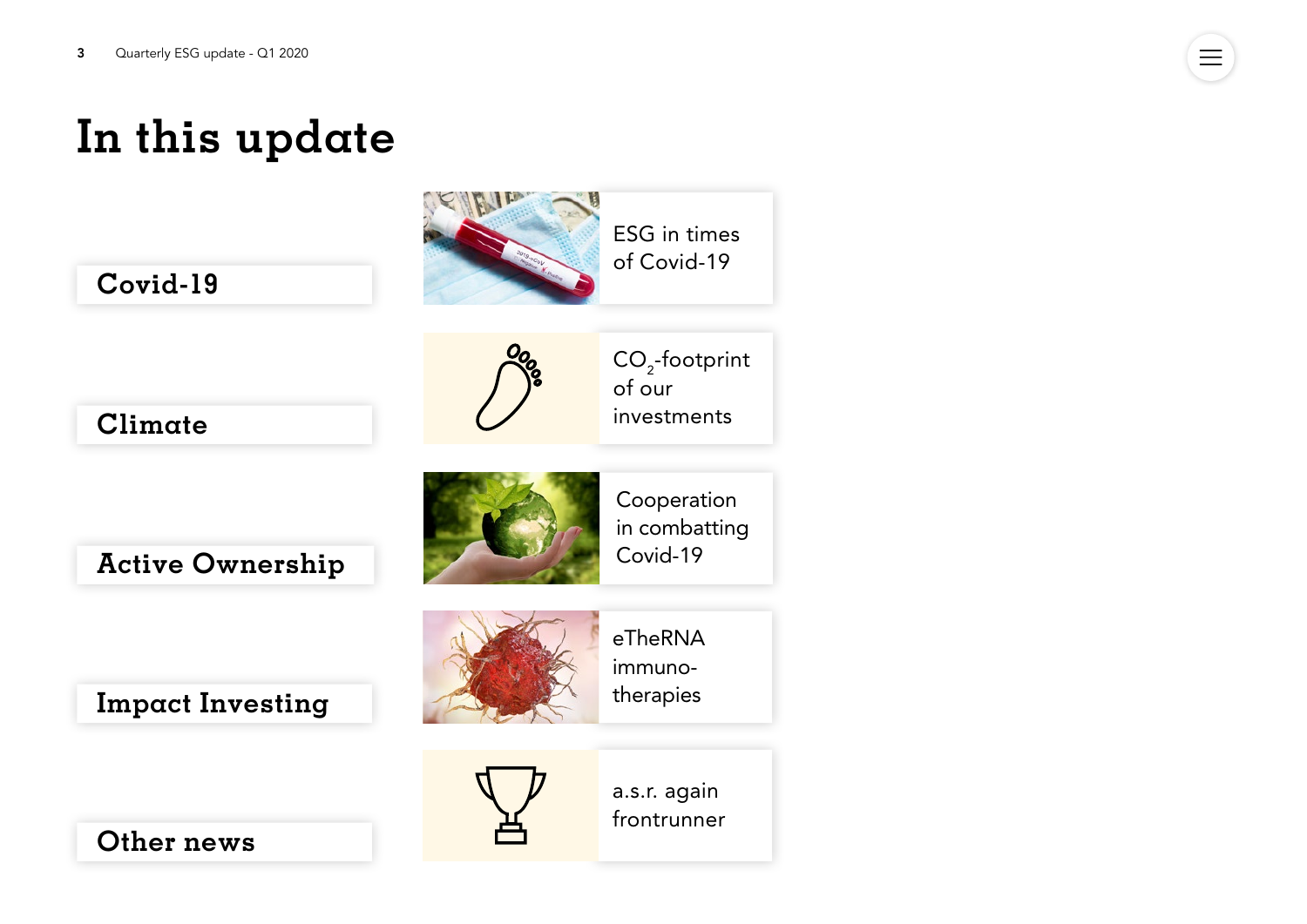## <span id="page-3-0"></span>**ESG in times of Covid-19**

Since Covid-19 made its way from Wuhan across the rest of the globe, people have been made very aware of the interconnectedness of today's world. Something as seemingly small as this virus has very quickly had massive impacts on the way people live their daily lives and their ideas about the future. Moreover, the impact on financial markets has been quick and substantial. Between February 20 and March 22, the S&P 500 dropped 1,100 points (32.97%) with many other global indices showing similar negative performance.

What's interesting to note is that global ESG strategies have reported comparatively more stable returns during this period of volatility  $1/2$ . Also at ASR, where we incorporate ESG considerations as part of our focus on quality, we can see a comparative outperformance of our ESG IndexPlus strategies, for both Europe and the US, compared to their benchmarks $^{\rm 3}.$ 

We believe our focus on high quality companies with strong balance sheets and stable cashflows has helped us outperform the benchmarks during these volatile times. We believe companies with a clear long-term strategy and ample financial room can make it to the other side of this crisis and we think ESG is an important part of the long-term strategy of a future winner. This crisis will increase the gap between the winners and losers we believe that only companies with enough financial flexibility and stable returns will be able to redeploy capital into low carbon production processes and invest in their human capital to increase their future competitiveness in the market.



- 2. "[A New Social Contract Sustainable investing during the Covid-19 crisis](https://www.schroders.com/en/uk/private-investor/insights/markets/a-new-social-contract---sustainable-investing-during-the-covid-19-crisis/)" Schroders (March 31, 2020)
- 3. The ASR ESG IndexPlus Europe had a negative return over Q1 2020 of 20.64 percent, compared to 22.59 percent of its benchmark (MSCI EU net TR) while the ASR ESG IndexPlus United States had a negative return of 16.75 percent over the same period, compared to 17,92 percent of its benchmark (MSCI US net TR)





Figure 1: fund returns are gross based on GIPS standards.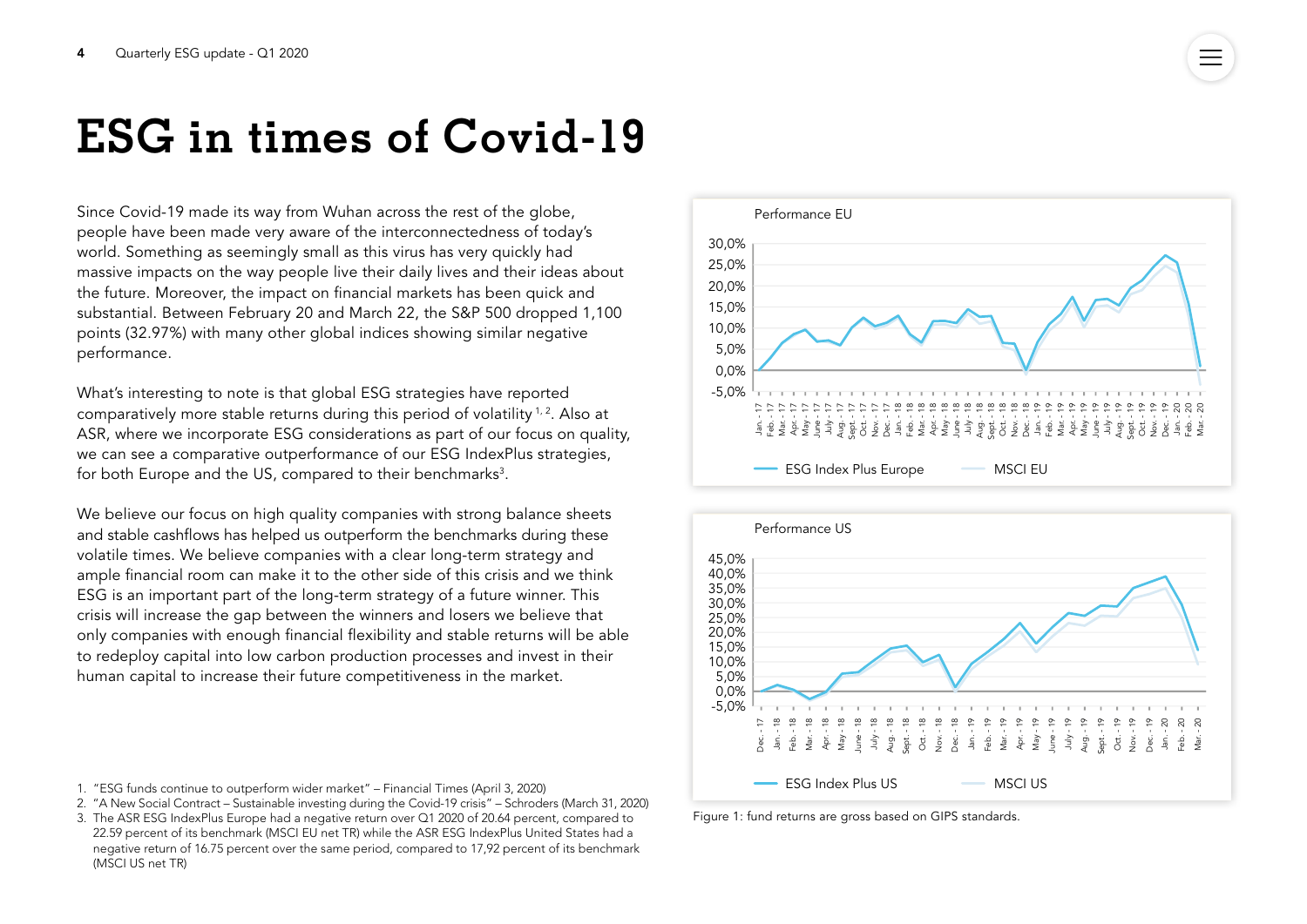Going forward however, it remains to be seen whether the (fiscal) measures being put in place to address the Covid-19 crisis will help or hinder the more widespread adoption of ESG measures within companies. The past shows us that there's a risk of business-as-usual continuing after a period of economic recession 4. Let's learn from those mistakes.

 $\equiv$ 

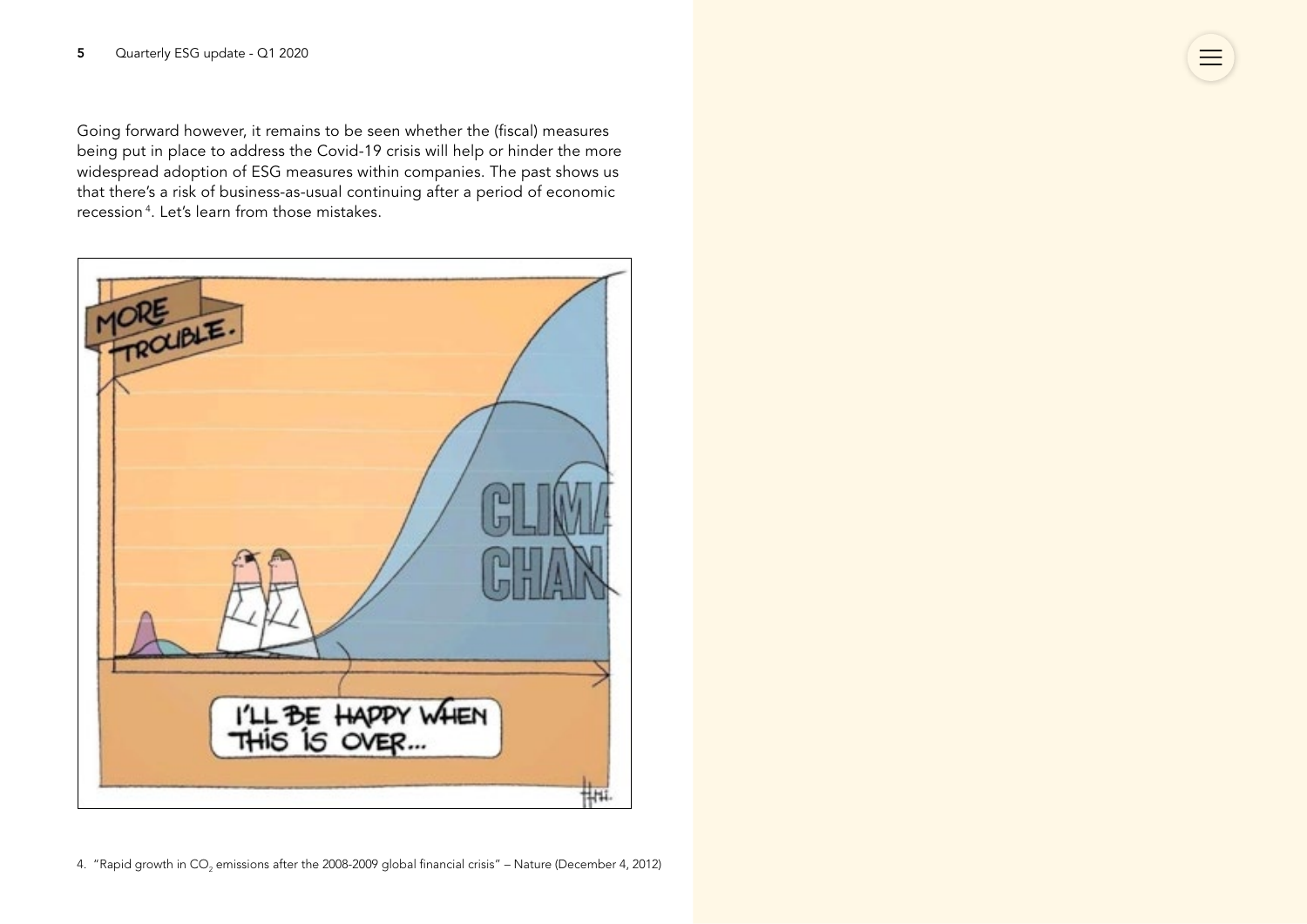# <span id="page-5-0"></span>**Climate and Energy Transition**

### CO<sub>2</sub>-footprint of our investments

At the end of the fourth quarter of 2019 we were well on track for our target of measuring the carbon emissions for at least 95% of the a.s.r. investment portfolio (for own account) by 2021. In this quarter we were able to increase the carbon footprint calculation of the a.s.r. Real Estate portfolios. During the year we calculated a significant amount of our Dutch mortgage loans and Real Estate portfolios. The calculations for our Dutch mortgage loans portfolio were made with PCAF methodology in a pilot with CBS. This will give us a better insight into the actual consumption of gas and electricity (conventional 'grey' or green) per calendar year and associated CO<sub>2</sub> emissions. The calculations were made with data from end 2015 and 2016, the most recent available at the moment. We are still evaluating the results within PCAF.



### a.s.r. ESG fund range

In 2017, a.s.r. launched an ESG fund range including euro sovereign bonds, euro credits and European equities. While already having a strict ESG policy for the overall investment process within a.s.r. asset management, these ESG funds have additional guidelines on ESG indicators. These guidelines resulted in ESG funds with a lower absolute carbon footprint.



*Figure 2: Carbon emissions for ESG credit, ESG equity and ESG sovereign fund end of March 2020. The carbon footprint is calculated on a "best effort" basis with the available and most recent data from reliable sources, including Vigeo Eiris. The results may show a changing course because the portfolio data, carbon data and market data are subject to change. The methodology for calculating the carbon footprint is in line*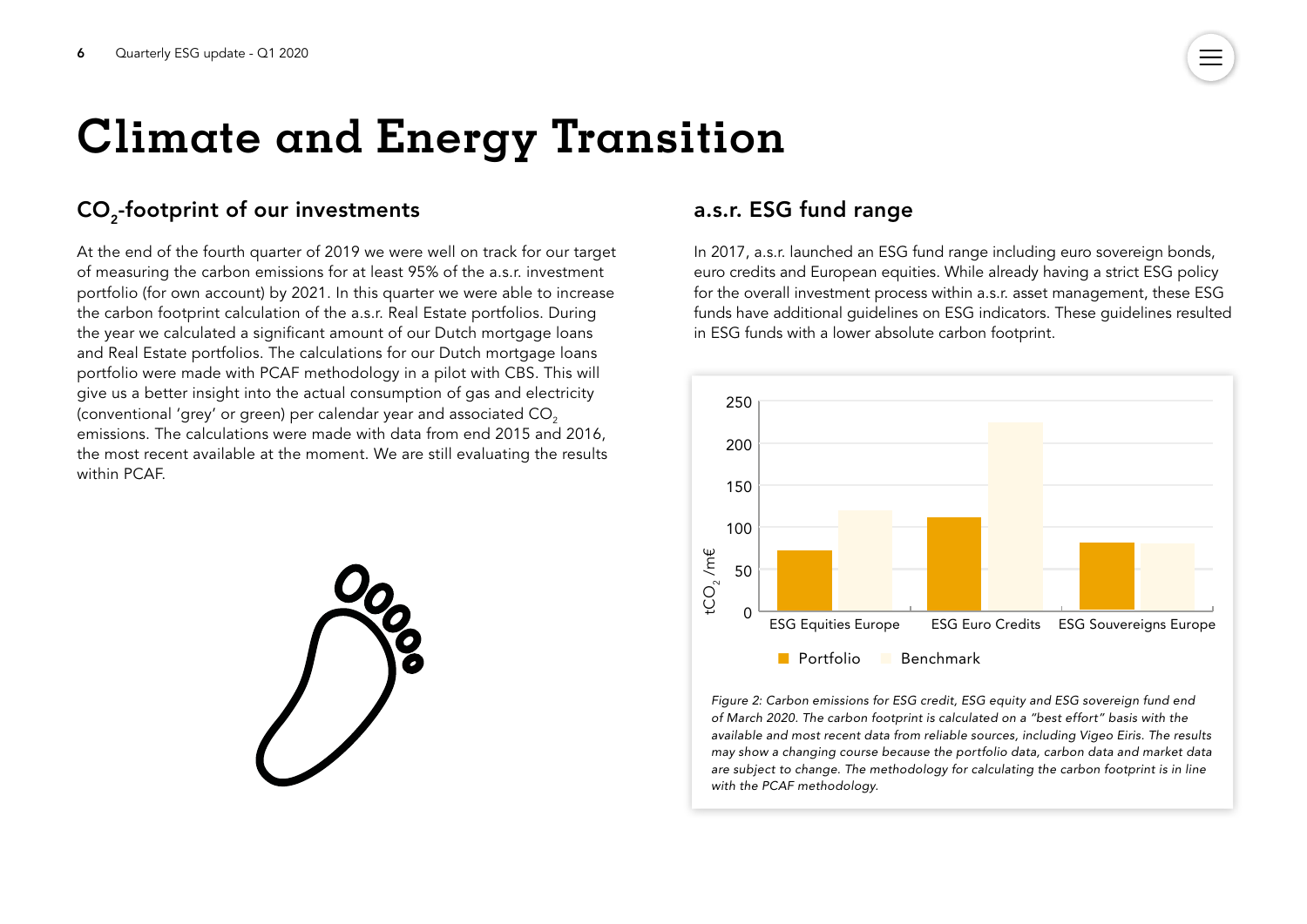# <span id="page-6-0"></span>**Active Ownership**

### Call on pharmaceutical companies for cooperation in combatting Covid-19

A group of investors, including a.s.r. has taken the initiative to call on a group of large pharmaceutical companies to take responsibility in combatting the Covid-19 virus.

Over the last months, there have been strong actions by several pharmaceutical companies focusing on cooperation and combating Covid-19 instead of solely increasing profit margins. However, there have also been reports that suggest that some pharmaceutical companies do not appreciate the fact that this is not a business as usual situation, and that financial considerations should come second to the global challenge of getting Covid-19 under control.



The struggle against Covid-19 will not be over in a few weeks, and it is likely that a wide range of communities in both developed and developing countries will be hit hard. In the investor statement, the companies are asked to abide to the following principles:

- 1. Insure employees are safe and healthy, and looked after their well-being.
- 2. The core responsibility of the pharmaceutical sector is to provide affordable worldwide access to testing, treatment and vaccines. Enforcing patents, price setting, not disclosing relevant findings or seeking orphan drug designation should not run counter to this prime responsibility.
- 3. Proactively and innovatively reach out, collaborate and share data with governments, the health sector, academia and peers.
- 4. Focus on international cooperation to ensure supply chains are up and running, so that in all countries medical professionals will have access to medicines, personal protection and all the relevant equipment they need and that supplies are distributed in a fair manner. Especially in these times when international transport and production processes are disrupted.
- 5. Ensure that also in the long term your research and development processes sufficiently address infectious diseases.
- 6. As clients and suppliers are hit hard financially, be understanding and take measures to assure that bills of suppliers are still being paid, employment is protected and the relationship is maintained.

For a more detailed of our engagements and voting visit our [website](https://www.asrnl.com/about-asr/sustainable-business?_ga=2.129441999.2108019036.1548231298-696801481.1535444204)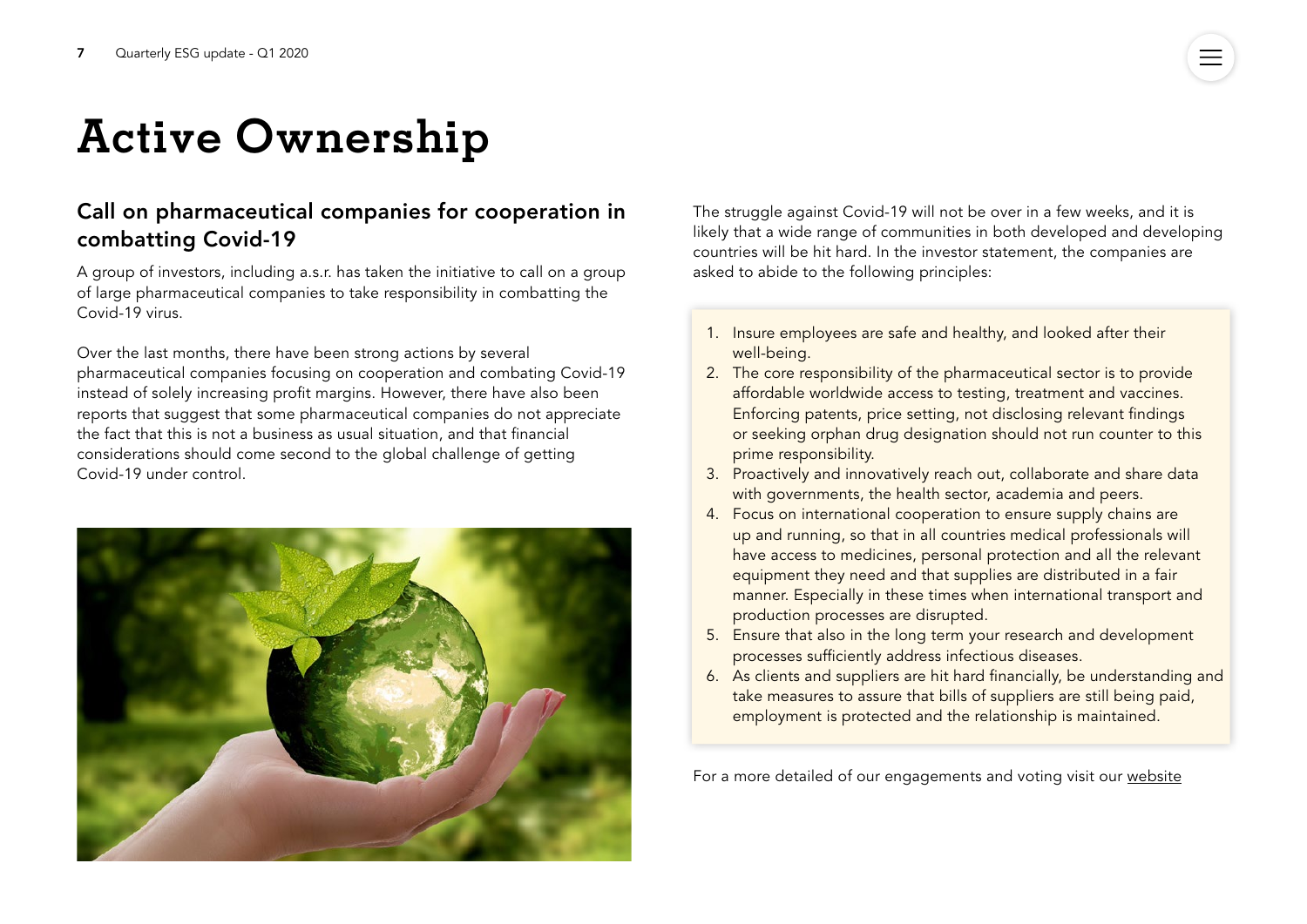# <span id="page-7-0"></span>**Impact Investing**

### eTheRNA

With a long history of investing in biotech companies, a.s.r. has financed the development of many medicines and therapies in cooperation with specialized managers. This includes an impact investment in fund V of Life Science Partners, focusing on unmet medical needs. This fund has financed eTheRNA immunotherapies, which is a Belgian clinical-stage company developing innovative immunotherapies from its proprietary mRNA TriMix platform.

On March 24<sup>th</sup> this company announced that a consortium has been formed with North American and European partners to develop a novel mRNA vaccine against CoV-2 and preclinical development has started. Chinese partners may be added in the consortium in due course. Administered intranasally, the proposed vaccine is intended primarily for high risk populations such as healthcare workers and families of confirmed cases. It is also designed to be protective against future variations of the virus by targeting conserved epitopes from the whole CoV-2 genome.

Steven Powell, eTheRNA's CEO, explained the aims of the consortium: "Viral variation means traditional medicinal and preventive vaccine approaches may fall short when confronted with seasonal or outbreak situations. A vaccine to defend against current and future outbreaks of coronavirus and other respiratory viral pathogens should be robust against viral genome changes, provide a platform that enables rapid introduction of a new viral target, be easy and safe to administer and be scaleable and suitable for stockpiling. The innovative vaccine program we have started with our partners incorporates all of these essential features. While valuable initiatives and strong support are being deployed into the development of medicinal and vaccine solutions for immediate use against SARS-CoV-2, it is also important that development of solutions for the longer term should also start as soon as possible. Our target is to bring this into clinical testing in early 2021."

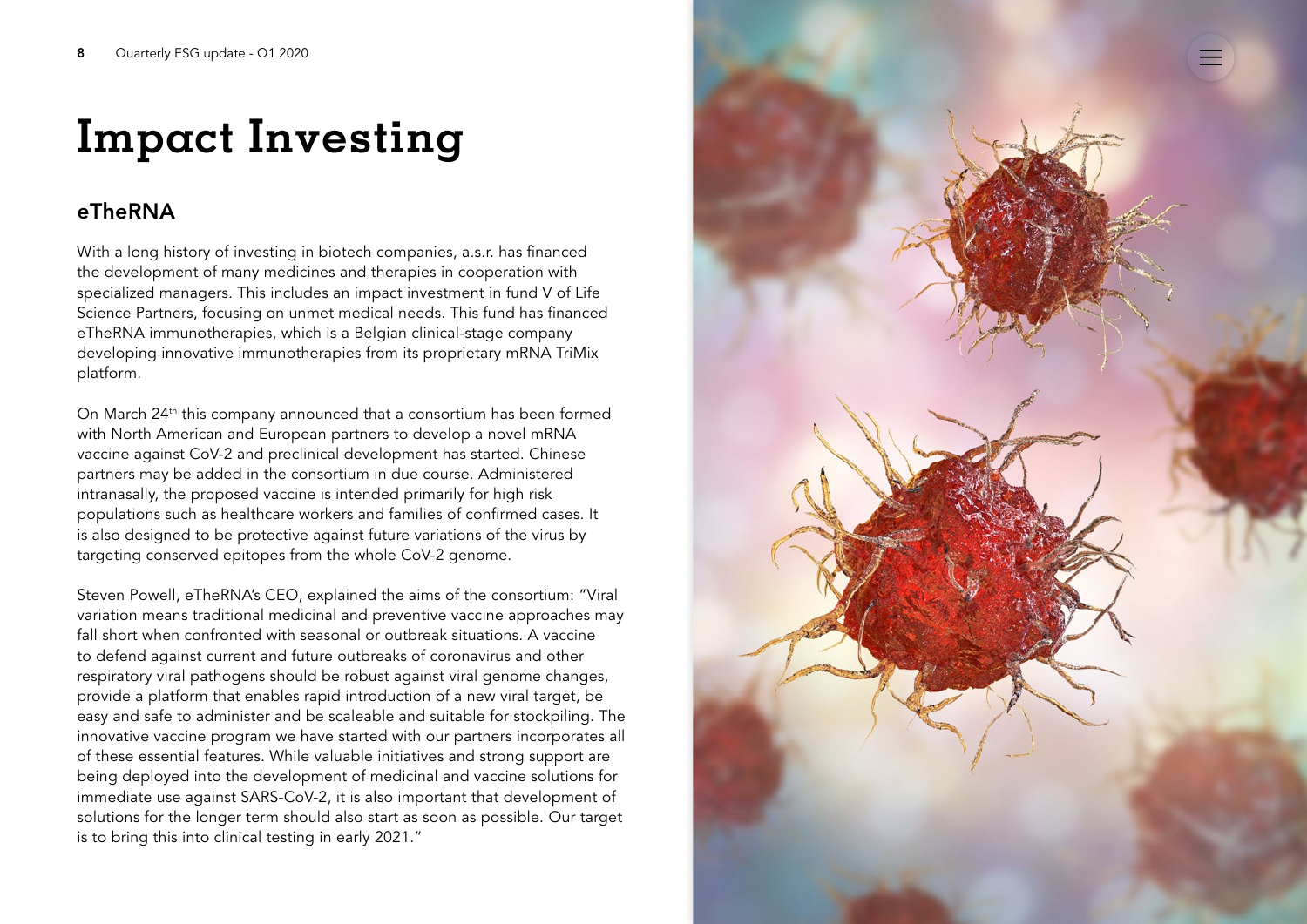## <span id="page-8-0"></span>**Other news**

### a.s.r. again frontrunner in the Fair Insurance Guide

Since 2013, the Fair Insurance Guide has examined the investment policies of insurers on a number of sustainability criteria. Since 2014, a.s.r. has held first place. Also in this new study, a.s.r. remains the frontrunner, with the highest scores on 7 out of 9 themes and 8 out of 10 sectors. In the Housing and Real Estate theme, a.s.r. went from a 5 to a 9.

a.s.r.'s investment policy scores a 10 on the themes Labour Rights and Human Rights and in the sectors Food and Weapons. The sustainable investment policy of a.s.r. is improved on an ongoing basis, which was specifically emphasized by the analysts. The large increase from 5 to 9 points on the Housing and Real Estate theme, is largely due to the steps we have taken in the mortgage portfolio, such as stimulating energy savings and providing green mortgage financing.

The Fair Insurance Guide examines two things: what have insurers laid down in their policies about investments and how do they put this into practice? At www.eerlijkeverzekeringswijzer.nl, consumers can compare the scores of insurers on nine themes (such as Labour Rights, Corruption and Nature) and 10 sectors (including Mining, Food and Weapons).

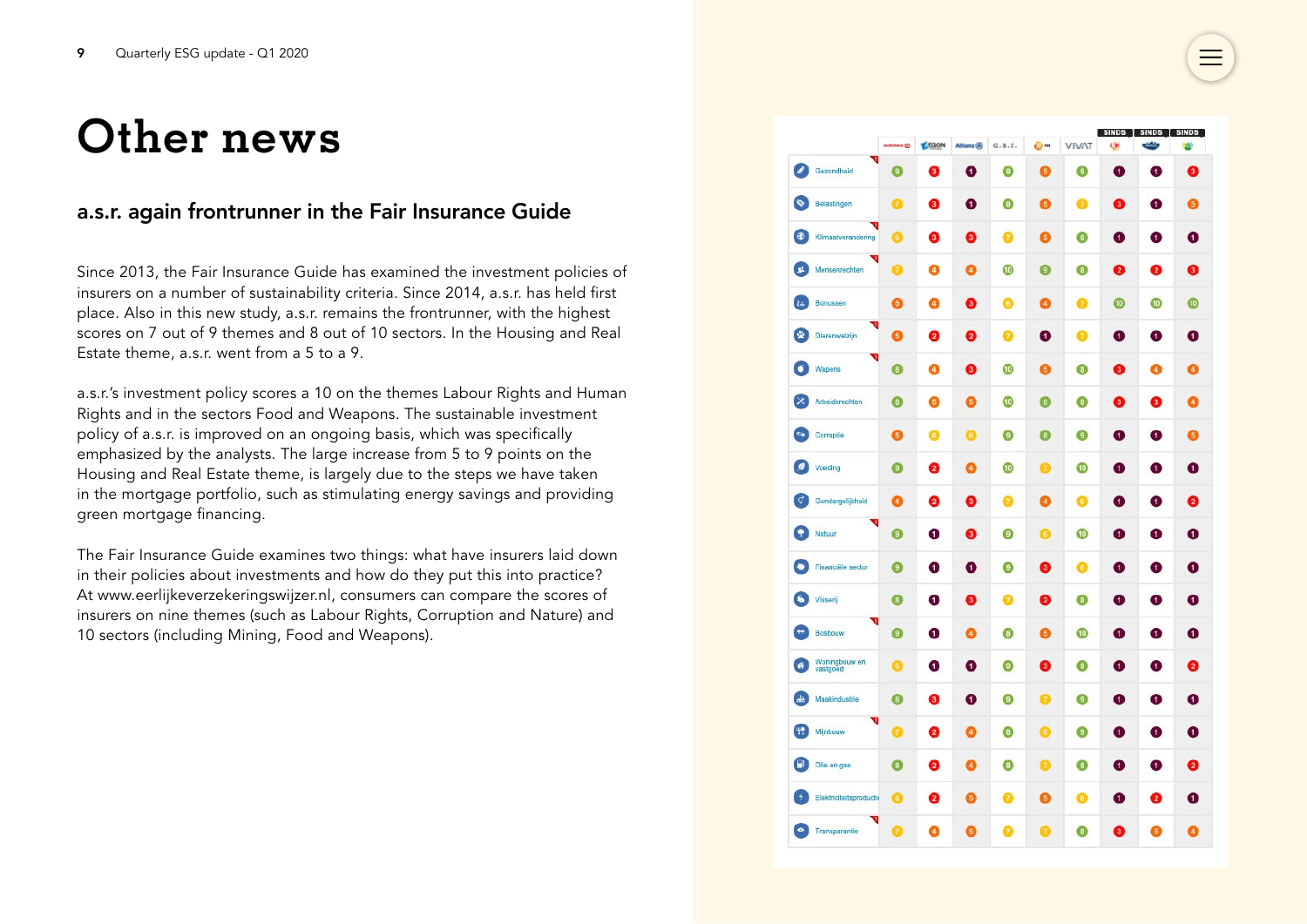### Thomas Rau triggers audience at annual a.s.r. asset management seminar

On March 5<sup>th</sup> a.s.r. asset management organized its annual seminar. With a group of clients, partners and other relations, we discussed how to develop and implement a climate-proof responsible investment policy.

Jeroen de Munnik, member of the Executive Committee of PGGM showed how PGGM looks at sustainable investing in their portfolio and what challenges and dilemma's they face as a large pension fund service provider. a.s.r. asset management colleagues Marjolein Meulensteen and Nico Rieske discussed the integration of climate and energy transition into the responsible investing policy and the implementation hereof in the equity portfolios. Architect Thomas Rau challenged the audience to think differently about sustainability, stating our focus should not be on climate change, but on creating a mind change.